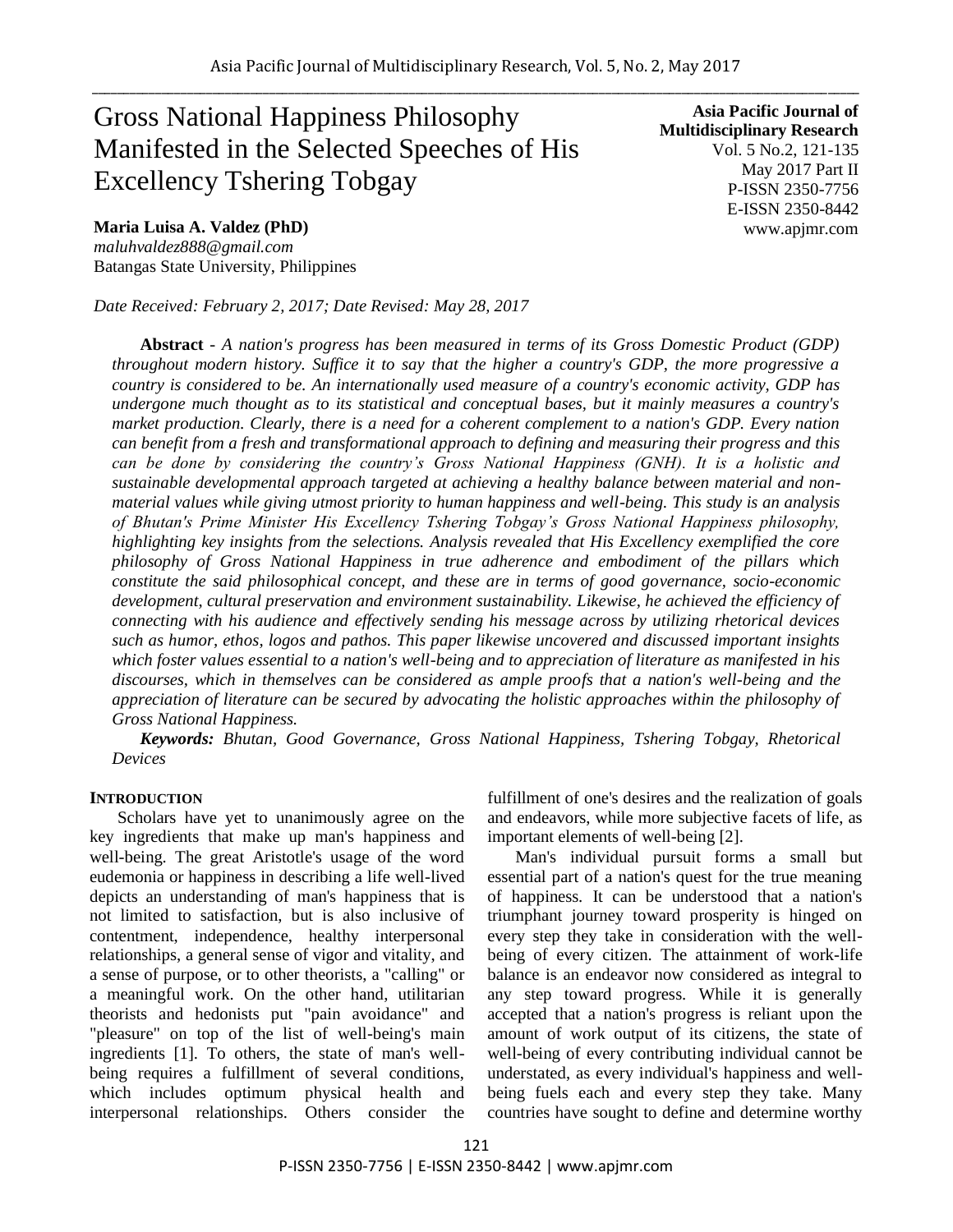leisure in an attempt to secure the healthy balance needed for a forward-moving nation. While others may find a certain amount of constructive leisure-time without public assistance, it can be understood that a number of people greatly benefit from public places for recreation, or group of activities, that cater to every gender and age, which explains why the pursuance of a nationwide program is heavily favored by many nations.

The search for happiness is an age-old concept that has spurned academic interest many centuries ago. For example, The American Declaration of Independence in 1776 has long since argued for their citizen's inalienable rights which include the right to life, liberty and the pursuit of happiness [3]. Other nations have long since been founded based on the pursuit of happiness which is placed on the same level with freedom and the right to live.

In the United Kingdom in 1789, Jeremy Bentham's moral philosophy argued that the main goal of politics should be to strive to bring the greatest happiness to the greatest number of people [4]. Since then, political interest in happiness has not diminished, as can be understood in a recent survey which showed that 81% of the population agreed that the UK Government's main objective should favor the creation of happiness over wealth [5]. British Prime Minister David Cameron, who was then-leader of the opposition in 2006, put happiness firmly on his agenda by persuading the people to accept that there is more to life than money, and asked them to focus not just on their nation's Gross Domestic Product or GDP. but on their nation's General Well Being or GWB as well [6]. The pursuit for happiness has long since been a global contagion that in July 2011, the United Nations General Assembly unanimously passed UN Resolution 65/309 which placed happiness on the global agenda for development [7].

A nation's progress has been measured in terms of its Gross Domestic Product throughout modern history. Suffice it to say that the higher a country's GDP, the more progressive a country is considered to be. An internationally used measure of a country's economic activity, GDP has undergone much thought as to its statistical and conceptual bases, but it mainly measures a country's market production. More often than not, GDP has been considered a measure of a country's economic well-being, but a country's market production and its economic well-being are two different concepts that, when interchanged, can lead to

false indications about a nation's well-being and may entail wrong decisions on policies [8].

Clearly, there is a need for a coherent complement to a nation's GDP. Every nation can benefit from a fresh and transformational approach to defining and measuring their progress and this can be done by considering the citizen's happiness and well-being. There is a need for mankind to draw on their inherent values to visualize the essential hallmarks of success and the benchmarks by which society will be able to attain progress. Mankind needs to understand that progress is hinged not only upon a nation's general triumph over unemployment or lack of income but also, in its victories over non-monetary aspects such as faltering social connections, or the psychological costs of weak human relationships, alienation and isolation, exposure to risks or hazards, and the human experience of vulnerability.

Hence, it can be considered that the amendments proposed by the Stiglitz Sen and Fitoussi Commission to traditional GDP accounting are incremental progress that permit people to realize what really matters to them, to their well-being and to the quality of their lives [9]. Likewise, the United Nations Educational, Scientific and Cultural Organization or UNESCO affirmed that social inclusion, equity, work and education were important factors for human happiness and well-being. Quality education for example, is considered a prerequisite to empower people with the necessary skills and knowledge to access decent jobs and allow them to shape the future on their own. As such, UNESCO proposed universal access to quality education and freedom of expression and information as worthy determinants of a society's happiness and well-being and likewise included culture, social cohesion and intercultural communication as important indicators of a society's development. Thus, UNESCO has offered a helping hand in the formulation of a happiness and well-being index as part of the developmental framework of the United Nations Development Programme (UNDP) Human Development Index [10].

In the 1970's, the former King of Bhutan made a famous declaration which challenged conventional and materialistic notions of a society's progress. He stated that the current and contemporary paradigm for development that is Gross National Product or Gross Domestic Product did not consider every human being's ultimate goal which is happiness. He explained that GDP was neither a meaningful nor equitable measurement for human happiness; hence it should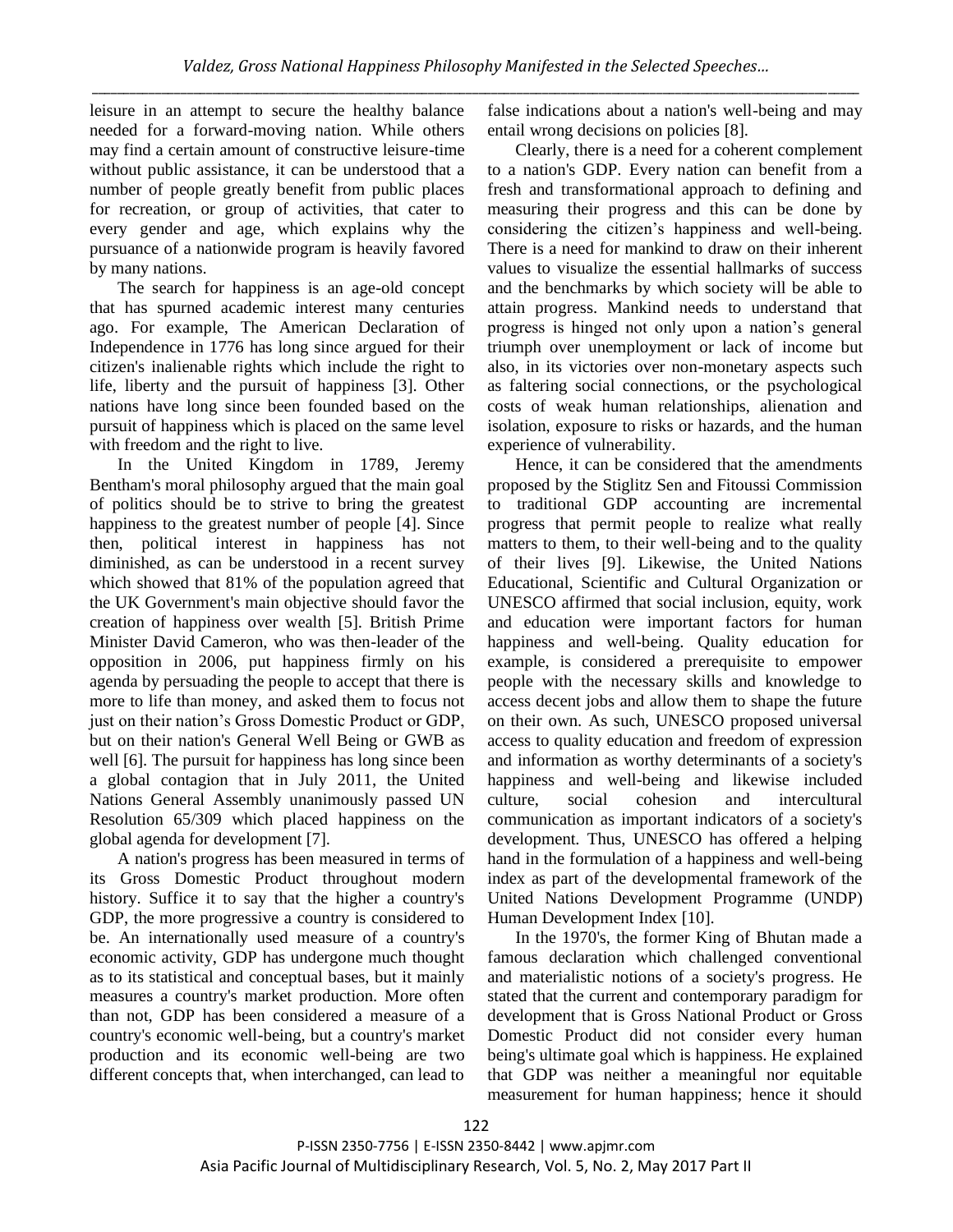not be the country's prime focus for governance. Seemingly inspired by the wisdom of his predecessors, Bhutan's fourth king fathered the philosophy of GNH or Gross National Happiness.

Since then, Bhutan's policy-making and the nation's development has been guided with the vision of Gross National Happiness. Considered a unique concept among other nations, GNH is a balanced middle path wherein an equitable social and economic development is considered in line with cultural promotion, environmental conservation and good governance. It is a holistic and sustainable developmental approach targeted at achieving a healthy balance between material and non-material values while giving utmost priority to human happiness and well-being. The main objective of GNH is to attain a balanced development across each domain that is a contributing factor to human happiness and well-being [11].

Over two decades since the birth of the philosophy of Gross National Happiness, Bhutan remained isolated from the rest of the world with GNH as its intuitive insight and guiding light, reminding the government and its people that material progress is not the sole contributor and not even the most important determinant of a nation's well-being. As Bhutan stepped up its relationship with the global community, so did its efforts in making clear to the international organizations as to the definition of GNH and how it can be measured. The creation of indices of measurements as well as screening tools for government policies paved the way for the everimportant phase in the development of GNH which is its practical implementation in the government with Bhutan serving as prime example [11]. With the global community bearing witness to Bhutan's experience of GNH, the nation's leaders have thrived with all humility, representing a commitment to building an economy that would preserve Bhutan's culture while considering Buddhist spiritual values over western-inspired material development, as indicated by GDP "Policy Innovations-Redefining Progress" [12]. True to his commitment, Bhutan's fifth king has stated that while GNH has come to mean many things to other people, to him, it simply means "development with values".

As previously mentioned, since its inception in 1972, GNH has undergone substantial steps especially in 2007 and 2012, when surveys have been concluded resulting in the creation of indices and screening tools as policy-making guides. As a result, GNH can be considered as a reliable marker by which a shift in a nation's consciousness in relation to the world around it can be subtly measured. Thus, for contemporary Bhutan, GNH serves as the bridge that links the fundamental values of kindness, equality and humanity to a nation's pursuit of economic development. It encompasses the wide range of factors that make life worthwhile, even including those not measured in monetary or trading units, and thus defines Bhutan's forward movement as a society and as a nation [9]. Today's Bhutan remains as a Buddhist kingdom on the eastern edge of the Himalayas, a land of monasteries, fortresses or dzongs with a backdrop of breathtaking topography ranging from subtropical plains to steep mountains and valleys and a nation enjoying a healthy GNH under the leadership of His Excellency Tshering Tobgay who has been the nation's Prime Minister since 2013.

Prior to becoming the nation's Prime Minister, Tshering Tobgay served in several administrative positions in the Royal Government of Bhutan. He started his career as a civil servant on October 16, 1991 as a Program Officer in the Technical and Vocational Education Section in the Department of Education, and held the position until December 31, 1996. Soon after, he became the officer-in-charge of the said section from January 1, 1997 until May 9, 1999, after which, he established the National Technical Training Authority and served as its director from May 10, 1999 to June 30, 2003. Not long after, he served as the Director of the Human Resources Department of the Ministry of Labour and Employment on July 1, 2003 until February 1, 2007 while studying in the John F. Kennedy School of Government at Harvard University from 2003 until 2004 when he received his Master's Degree in Public Administration. In February 1, 2007, Tshering Tobgay resigned from the Ministry of Labor and Employment when His Majesty endeavored to establishing democracy in Bhutan, and thus began a new life in politics as one of the founding members of People's Democratic Party, the first registered political party of Bhutan. The first and foremost democratic election of Bhutan in 2008 paved the way for the People's Democratic Party to win two seats, one of which was won by Tshering Tobgay. He headed the opposition in Bhutan's National Assembly while serving as the President of the People's Democratic Party from April 21, 2008 to April 20, 2013. In the 2013 electoral campaign, in addition to continuing his predecessor's footsteps in line with the GNH, he pledged to provide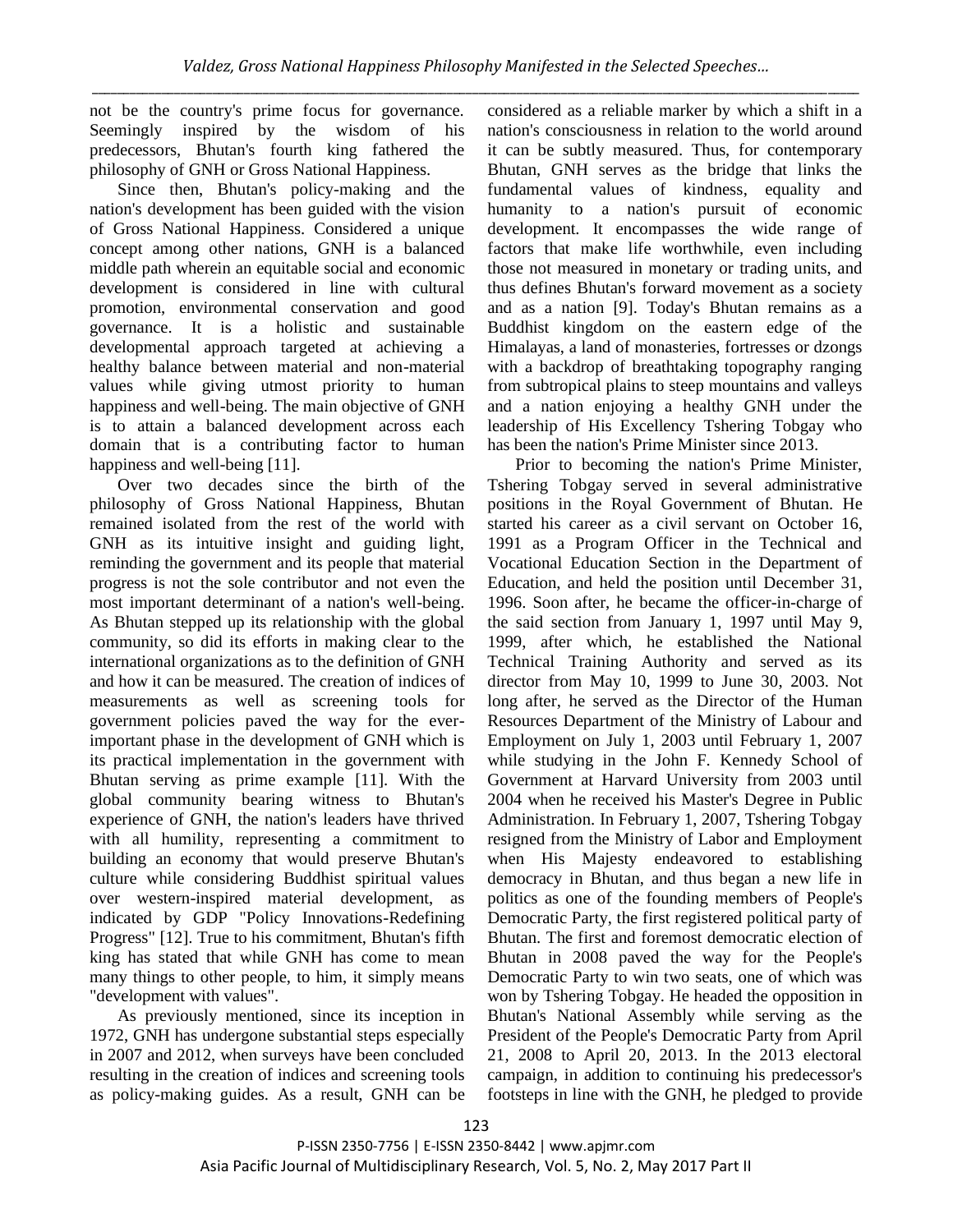every district with utility vehicles and a power tiller for each village in line with his belief that matters of youth employment, national debt and corruption are matters of grave concern which can be understood as falling under the detail of the ever-encompassing Gross National Happiness. July 27, 2013 saw the triumph of Tshering Tobgay as Bhutan's Prime Minister, and to date, the Prime Minister is known to often interact with common Bhutanese and is likewise known for his resolve in fighting to reduce corruption in the government [13]. As a result of his efforts, Tshering Tobgay became the first ever recipient of the reinstituted Lungmar Scarf, a lifelong scarf conferred by His Majesty The King during the 107th National Day celebration on December 17, 2014, in recognition of his contributions to the democratic transition in his tenure as opposition leader between 2008-2012, and with expectations of his good service as the country's Prime Minister [14].

If considered within the perspective of history and society, literature comes with it the important purpose of providing people with the language by which the human experience is intellectualized and discussed. The accessibility to a language of experience permits people to gain personal access to experiences they did not usually have and allows them to trace an experience within a social, political or cultural frame. It enhances man's ability to conceptualize, analyze and to a certain degree, feel, as the aforecited can be understood as being dependent on his ability to use language extensively and appropriately. Literature utilizes communication methods in much more defined, efficient and effective ways. Lye [15] stated that to engage in literature is to commit oneself to an ardent and continuous process of refining one's capabilities to utilize language and to commit one's sensibilities to using good language. Literature, meanwhile, awakens men to a sense of awareness to a whole range of feelings and ideas, to symbols and images which underpin their personal, social and at times, political lives.

As can be understood, the contemporary civilization is grounded on effective communication. Art, culture, history and language- humanities- thrive and flourish through communication. As with any art form, literature, according to Lye, engages and holds the readers within a complex set of moral, intellectual, emotional, social and symbolic considerations, and makes use of the common means of communication like language, stories, images, symbols and codes while employing them with either more complexity or

more subtlety than in typical day-to-day communication. While language can be a dynamic linguistic device used by speakers to express their thoughts, opinions and ideas, it is likewise a subtle tool by which an inappropriate manner of usage may mislead, distort or obscure a speaker's real feelings, views and opinions.

Nowadays, as is before, political leaders and activists attempt to inject a dose of ideology into language and literature. As can be observed, many a great deal of speeches that include official statements, political ads, jingles and debates are not without literary and rhetorical clichés. But not all of these discourses should be bound by mere catch-phrases, and every so often, a political leader comes up with a speech in a most memorable and effective way that contributes to historical change, not limited to discussing general concerns about age-old ideologies such as socialism and communism, or even pegging those ideologies versus democracy. Every so often, a memorable speech focuses on a leader's dynamic attempts to bring in a fresh discussion on state issues that can be understood as a more deliberate and comprehensive approach in addressing the toughest problems that humanity has to face, sans the cliché.

It is therefore important for people to be able to learn how to differentiate from the bravado of the former to the more promising dynamic approach of the latter. It is of equal importance to understand that influential political rhetoric is not limited to a person simply captivating his audience, rather, it is a collective experience by which both the speaker and his audience share a healthy dose of well-thought points on policies, a convincing affirmation of one's party culture, a peaceful engagement in the construction of rules and procedures, a respectful declaration of political victory, as well as in sharing thought-evoking words to advocate an ideology and inspire the faithful.

While today's means of communication may seem to be dominated by the print and broadcast media as well as mobile and online technology afforded by the internet, speeches thrive as a fundamental medium of political communication globally. Blogs, op-ed or "opposite the editorial page" columns as well as the rhetoric of TV news reporting can be considered both relevant and influential to some extent, but speech still retains a level of intimacy and potential to reshape the thoughts of its audience. The importance of understanding and appreciating political rhetoric cannot be underestimated if one were to have a firm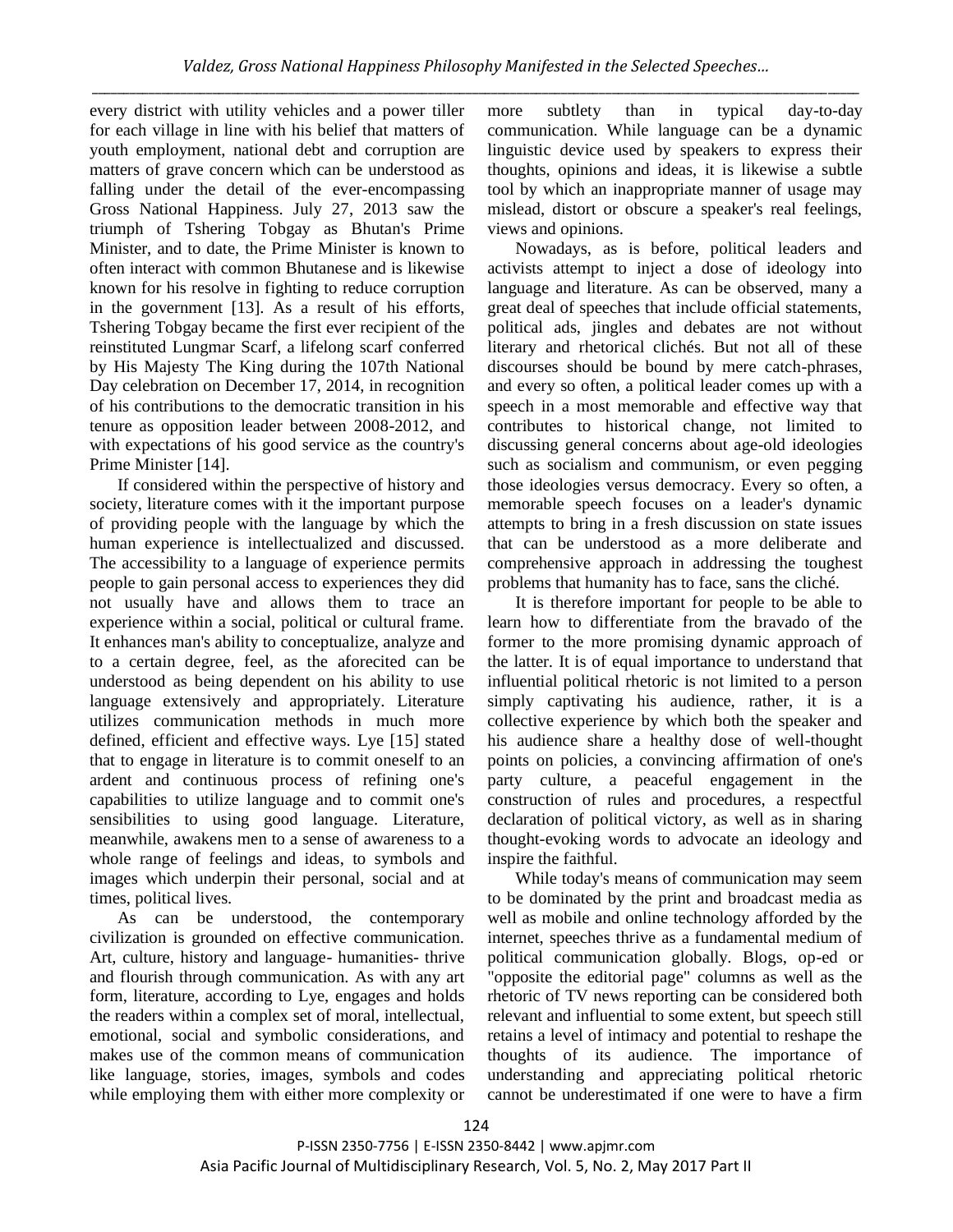grasp on how politics work or if one were to fully absorb the ideology of any political group.

A thorough study of rhetoric and literature can reveal the inner workings of politics and give a glimpse on how politicians think. With it, people can gain important insights on the important political arguments and how they evolve over time, or if some political arguments can be associated more to a particular position or political ideology over another [16].

To a politician, to share his ideology to others means that he must essentially find the most convincing way for his audience to think like him. For this very reason, rhetoric and literature are considered to be fundamental ingredients of his political life and thus, should be exercised fully and be celebrated. Hence, it can be understood why leaders and politicians would employ the applicable rhetorical devices in an attempt to persuade their audiences to be swayed into their ideologies as well as to embrace their concepts about good governance, cultural preservation, environmental issues, as well as social and economic prosperity.

The usage of rhetorical device is a technique employed by an author or a speaker to convey a meaning with the main goal of persuading the audience to consider a certain topic or issue from another perspective, often with the help of statements that are designed to provide a rational consideration of an argument from an emotional display of their given action from their perspective or standpoint. Rhetorical devices include humor as well as ethos, logos, and pathos. Farrell [17] stated that rhetorical devices belong to articles of trade in politics of which there has never been a scarcity. With it, a speaker or author's style is determined by his selection and usage of certain devices, and his tone is likewise determined by the type of technique he utilizes [18].

This study highlighted the philosophy of His Excellency Tshering Tobgay and the rhetorical devices used in his speeches, which showed how he appealed to the intellect of the politically engaged, scholars of rhetoric as well as to readers who may be interested in understanding how the strategic utilization of language in provocative contexts or more simply, how the art of rhetoric can shape the world, unite or divide people, or to an extent create conditions that allow for social change. Likewise, this study attempted to enrich the reader's understanding of how rhetorical performances and their effective delivery can function as ever-important venues for intervention as well as how rhetorical actions can both limit and permit social change.

The importance of literary analysis is highlighted in terms of how it can prove to be significant to a number of individuals. Hence, it is important to explain how this study can prove to be beneficial to academic managers, working professionals, college and university instructors of literature, students of literature, the researcher, and future researchers.

This study will inspire academic managers to consider the ideologies espoused by His Excellency Tshering Tobgay as worthy epitomes of culture and letters in the highest order and persuade them to disseminate the very same values in their respective academes. In the same light, this paper can help bring about a reappraisal of what really matters in life and in time will help shift social progress and considerations of well-being from government departments as well as academia into mainstream consciousness. This paper will likewise be beneficial for the working professionals like the politically-inclined and intellectually-engaged scholars of rhetoric as well as anyone who may be interested in understanding how the strategic use of language in a thought-provoking context can contribute to the study of contemporary public rhetoric and political discourse and encourage them to organize workplace initiatives inspired by the rhetoric of Tshering Tobgay. This study will be helpful to college and university instructors of literature by way of inspiring them to infuse methodological concepts in teaching literature, specifically the usage of appropriate theories, approaches and devices in literary analysis as well as the connection between Tshering Tobgay's identity and persuasion which helped in establishing his identity at the forefront of Bhutan's political landscape. This paper will likewise convince students to consider literature as a work of art that is notable from other texts through its unique content and form, and will help them regain an intensified appreciation of articles and speeches and further inspire them to engage in literary analysis as a beneficial academic endeavor. In the same light, the researcher will benefit from this research in the sense that this paper will serve as her humble and modest contribution to the ever-growing body of literature on Gross National Happiness and His Excellency Tshering Tobgay's rhetoric and literature. Finally, this paper may benefit future researchers by serving as a frame of reference in conducting future studies about literature as an effective form of communication.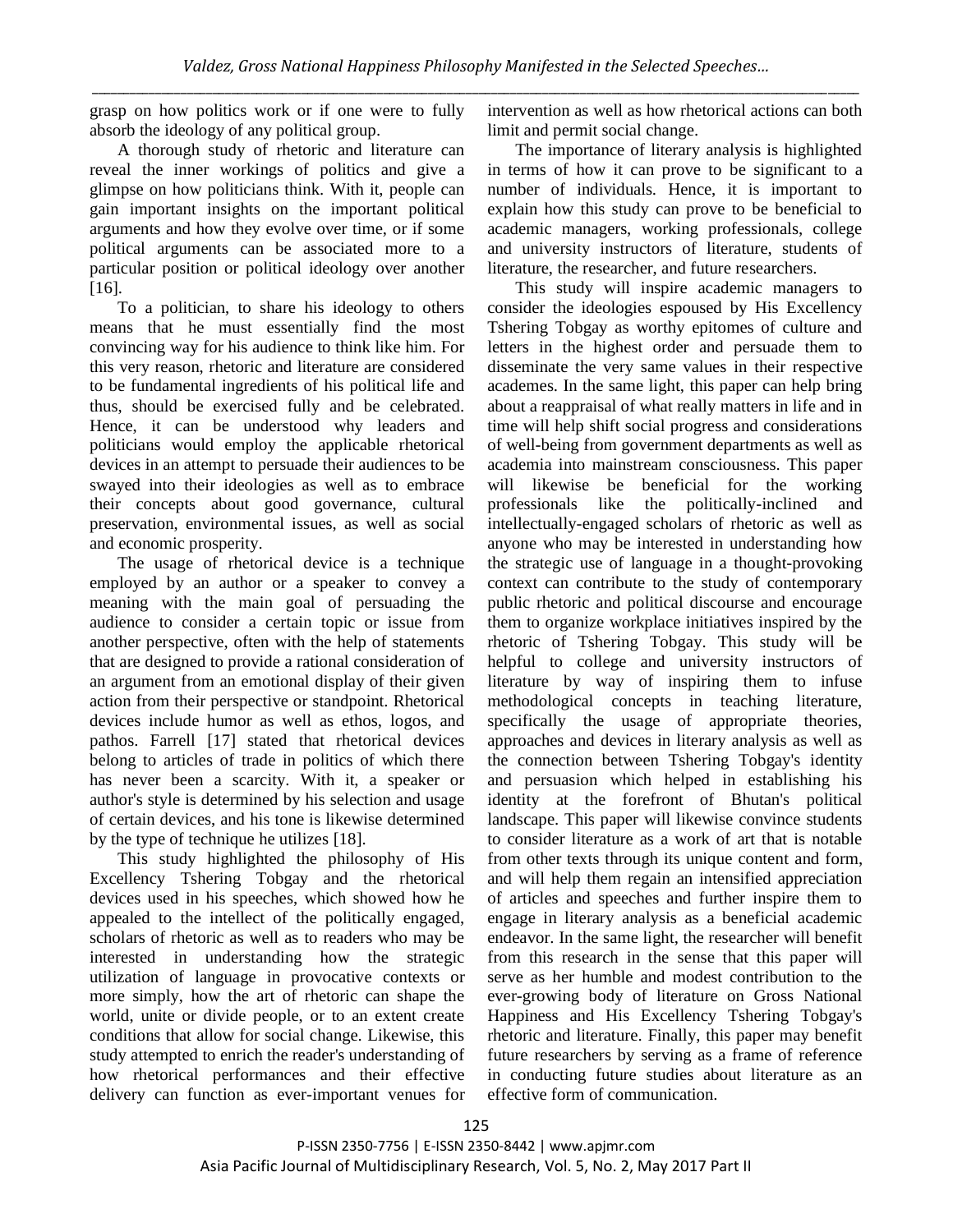Bearing these thoughts in mind, the researcher who currently is an English lecturer at the Batangas State University felt deeply motivated to analyze and explore Tshering Tobgay's philosophy on Gross National Happiness pointing out some important insights gleaned from the selections that foster the values essential to a nation's happiness, well-being and appreciation of literature.

### **OBJECTIVES OF THE STUDY**

This study is an analysis of His Excellency Tshering Tobgay's Gross National Happiness philosophy, highlighting key insights from the selections that illustrate how this philosophy is manifested in terms of good governance, socioeconomic development, cultural preservation and environmental sustainability. This research likewise aimed to identify the rhetorical devices used by the author in the treatment of works; and to identify the insights gleaned in the selections that promote values that are integral to a nation's well-being and to the appreciation of literature.

### **METHODS**

### **Research Design**

This study utilized the qualitative method of research in analyzing His Excellency Tshering Tobgay's Gross National Happiness philosophy. Qualitative research is bound by the philosophical premise that one must consider the multiple realities experienced by the audience themselves to understand a complex phenomenon, as stated by Suter [19]. The said multiple realities that were experienced by the participants themselves can be manifested in numerous ways, including the literary genre often referred to as discourses or speeches. As such, the philosophical approach was used as basis for the analysis in this study.

Human experiences borrow their meaning from social, cultural and political influences, thus, are inalienable for them, according to Ary, et al. [20]. Therefore, in analyzing the selected literary works, the ideologies in the context of being the leader of a nation were considered, as these provided substantial and significant interpretations of Tshering Tobgay's motivations with regard to his ideology.

Patton [21] stated that the goal of qualitative data analysis is to trace the emergence of themes, patterns, insights and concepts, hence, this research likewise involved content analysis which in itself is a systematic technique in message handling and message content analysis [22].

The data analysis in this study focused on searching for patterns and the extraction of meaning from His Excellency Tshering Tobgay's selected literary narrative or image data.

### **Treatment of Materials**

The essential features in the treatment of materials were considered by the researcher in the course of conducting this study.

As with other forms, literature is bound by a specific set of standards by which it can be evaluated and analyzed. According to Garcia, et al. [23], seven standards govern a selection's evaluation and analysis, and these seven standards are as follows: universality, permanence, suggestiveness, intellectual and spiritual value, style and artistry.

With reference to universality, it is noteworthy to mention that the selected literary pieces exude both timeliness and timelessness. They can be considered universally appealing since they deal with fundamental truths under universal conditions. As regards the quality of permanence, the selections have an appeal that is both enduring and lasting. As with other great literature, the selections belong to works which can be read and re-read, opening new realms of discernments, experiences and fresh interpretations.

With regard to suggestiveness, it is important to consider the selections' potential to appeal to the imagination and to the emotion of their audience, with emphasis on what they awaken in the audience that constitutes their charm. In many ways, the author opens a door through which his audiences enter a realm from which a myriad of values can be learned. As regards the selections' intellectual value, it is important to mention that the said selections are full of thought-stimulating concepts that captivate the intellect in ways that help readers to enrich their mental acuity by realizing fundamental truths about life and human nature.

With regard to the spiritual value of the selections, it is worth mentioning that the selections have a robust and profound moral message that can elevate the human spirit by bringing out the innermost values which help them become better persons. With reference to style, the selections have their distinct quality of style that bears the unique way in which the writer sees life and expresses his thoughts from his own unique perspective. The greatest literary works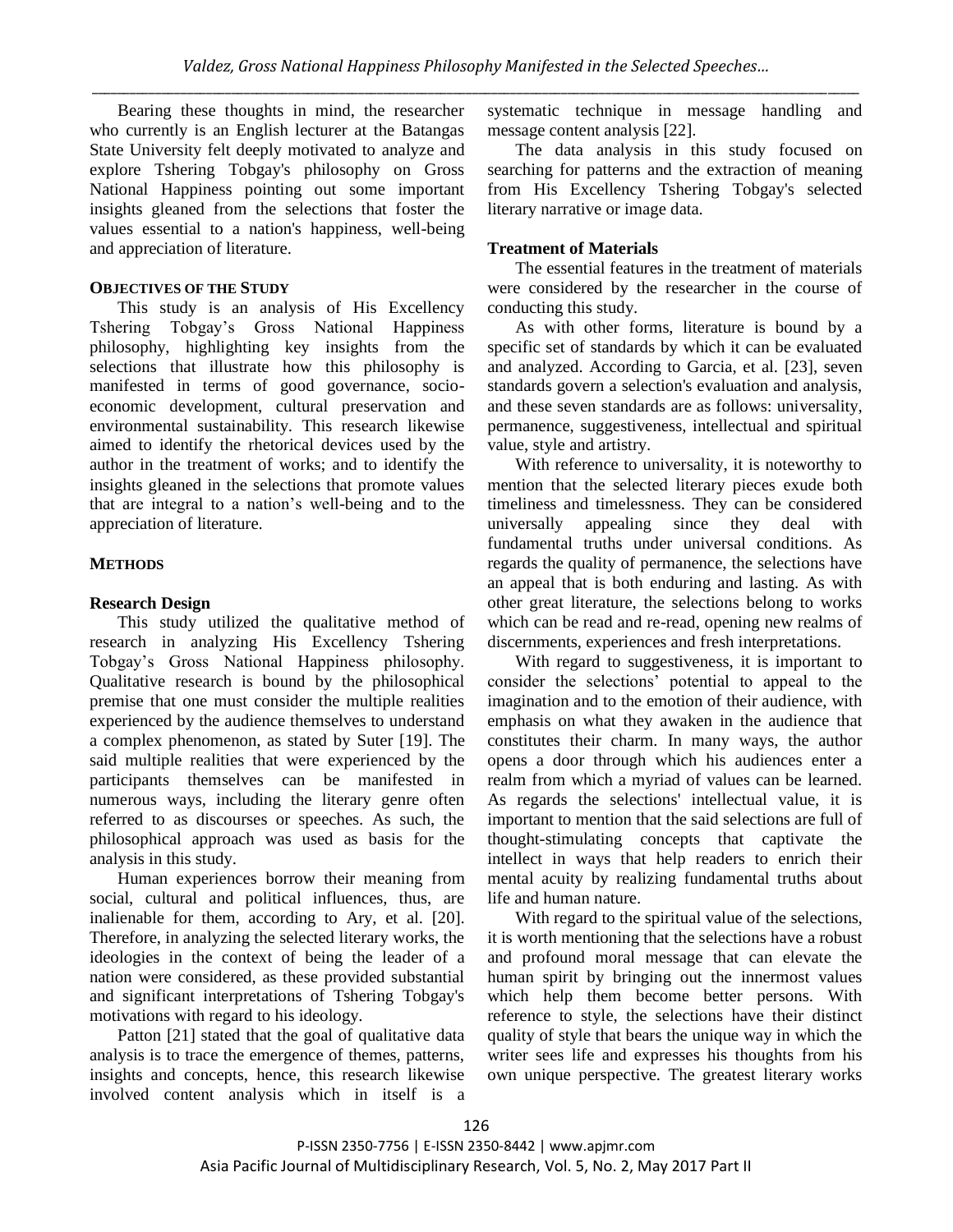are defined as much by their memorable substance as by their unique style.

Finally, with reference to artistry, the selections can be considered as aesthetically appealing in its way of being an expression of life in all its truth and beauty. The selections can be considered worthy expressions which may remain unnoticed until another sensitive soul brings it to the attention of others who may be able to appreciate it.

Through his work, Tshering Tobgay invites readers to get a glimpse of his philosophy. For purposes which may serve this study and to give philosophical credibility, the selected literary works were analyzed: The *Opening Remarks by the Prime Minister and Chair of NEC High Level Opening Session on 18 May 2015 "Dialogue on Climate Resilient & Carbon Neutral Development"* and the *Keynote Address by the Honourable Prime Minister of Bhutan, Lyonchoen Tshering Tobgay, to the International Conference on Gross National Happiness, 2016.* These speeches formed the core and twining sources of the study. From these speeches, readers will be able to glean in them the rhetorical devices as well as the system of ideas and ideals of the author especially those that serve as the framework of his political theory and economic policy.

Other speeches of His Excellency which have undertones of GNH were not included in the study. Likewise, other approaches in literary criticism that may be employed were excluded in the analysis.

By subjecting the selected materials to internal and external analysis and criticism, the veracity and meaning of the statements were carefully analyzed and chartered. In this light, the researcher exercised full freedom in defending her understanding and appraisal of every literary piece in accordance to the desired sensibilities with adherence and reference to the concept of ideology evoked in her, by defining the language-theme suitability, the relevance of language to the situation, and the appropriateness of the language to the selections.

## **RESULTS AND DISCUSSION**

**1. His Excellency Tshering Tobgay's Concept of Gross National Happiness Philosophy Manifested in terms of Good Governance, Socio-Economic Development, Cultural Preservation and Environmental Sustainability.**

**1.1 Good Governance.** The penultimate goal of man lies in his triumphant quest for happiness and freedom. It is therefore required for societies or nations who adhere to this mantra that their respective society's polity and concept of governance should promote and strive to function in line with this endeavor. A nation like the kingdom of Bhutan offers a prime example of a society that upholds a system of governance that is centered on the happiness and wellbeing of its people. His Majesty the King of Bhutan serves as the nation's guiding light as he leads the country en route to a restructuring of their political and social framework which encompasses the true virtues of democracy without sacrificing the strength of the nation's resilient and pristine ancient culture.

Long before the waves of modernization came by in 1960's, Bhutan consisted of self-sufficient communities with institutions and a set of rules that govern and oversee the proper utilization of common resources, 1981 saw the fourth king spearheading a nationwide program aimed at administrative and political decentralization with a progressive policy that required transparency in governing processes, increased the social responsibilities of the citizens, and enhanced the democratic powers and structures of villages and communities at the grass-roots. Suffice it to say that the Royal Government of Bhutan, together with its government institutions, strives to consciously fulfill their duties in all accountability, transparency and integrity [24].

To the people of Bhutan, good governance is a determining factor for their living conditions. Therefore, while a number of policies and programs that have been developed for the country were rightfully done so in line with the Gross National Happiness, it can be understood that as a pillar of happiness, good governance is a requisite for the Bhutanese so much so that GNH is even written in Bhutan's constitution, which clearly directs the state to promote conditions that allow for the pursuit of GNH [25]. Furthermore, the restructuring of the political system from monarchy to parliamentary democracy paved the way for a greater efficiency in governance that is congruent with GNH. As the Prime Minister of Bhutan, His Excellency Tshering Tobgay's adherence to the philosophy of Gross National Happiness can be gleaned from some of his works aimed at sending his thoughts on good governance.

His Excellency Tshering Tobgay's words in Le Meridien, Thimphu resounded with complete trust in the symbol of leadership of what he refers to as the blessed monarchs of Bhutan, without whose guidance, the holistic approach to development that is Gross National Happiness or GNH would have not come to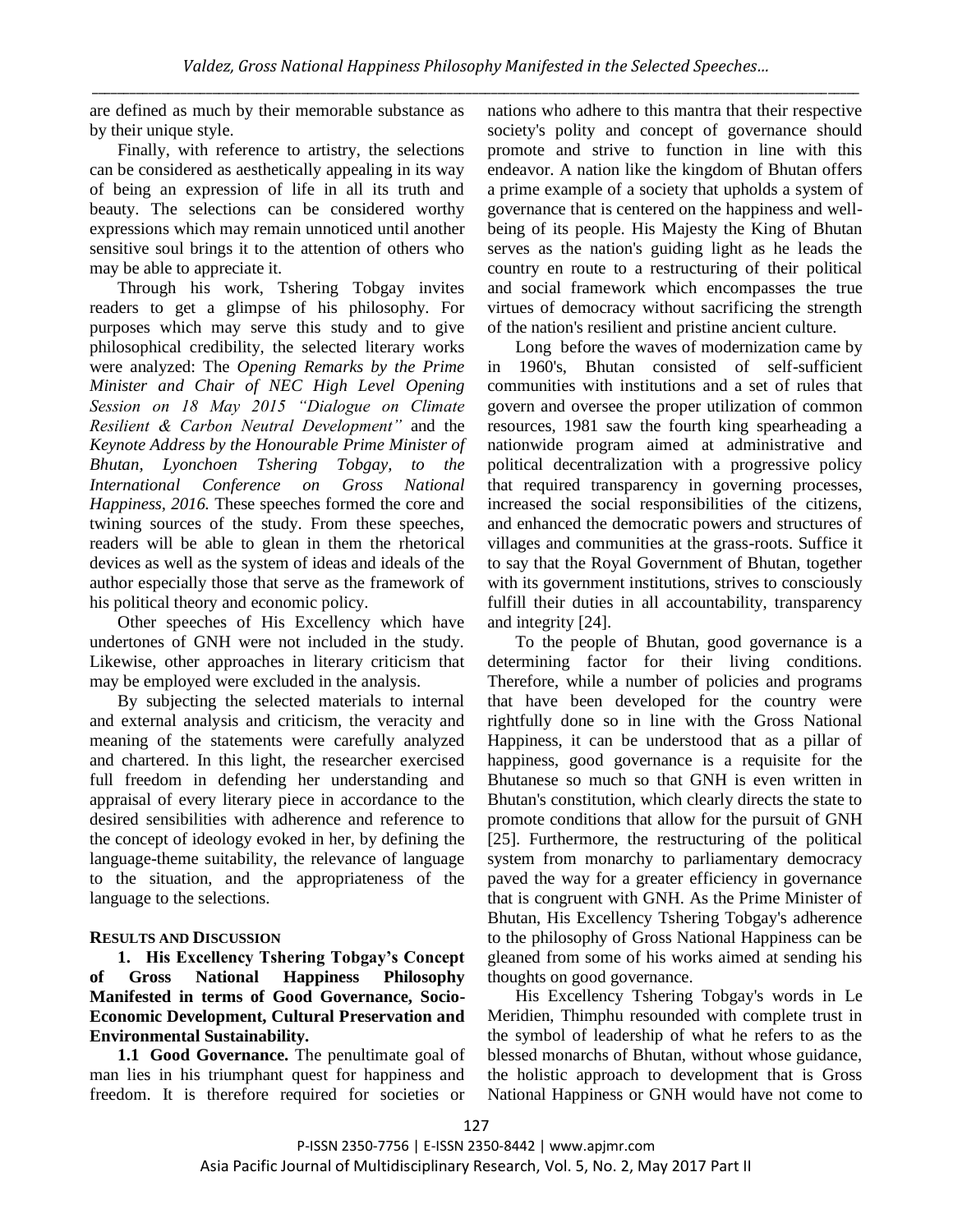fruition. He attests that the capability of a small nation to thrive would not have been realized had it not for the enlightened monarchs who saw the benefits of tirelessly endeavoring for the growth and development of Bhutan as a nation, and this he gives credit to relentless efforts within the framework of good governance.

In His Excellency Tshering Tobgay's keynote address to the International Conference on Gross National Happiness in 2016, the honorable prime minister reiterated his words that clearly outlined the firmness in his resolve on the importance of good governance to the goal of Gross National Happiness. In it, he again reminded his audience that the true and unadulterated beginnings of Bhutan's development was drafted and blueprinted by the kings of Bhutan, without whose visions of holistic, equitable and sustainable progress for the nation, the state of balance between political and spiritual issues would have not been attained. It can be understood from Tshering Tobgay's reiteration of the roots of GNH that he is in adherence to the mantra of good governance and he himself believes so, most especially in his capacities as the Prime Minister, that what the fifth king refers to as development with values, or simply, Gross National Happiness, is dependent on the contentment of the people and the good governance that enables the people to uncover their potential as contributors to society.

**1.2 Sustainable and Equitable Socio-Economic Development.** The gradual and sustainable improvement of social conditions in Bhutan through the enhancement of access to social services can be attributed to the national government's policies that highlight the development of the people. It is thus achieved by maintaining an amount of respect to spiritual traditions while being in equilibrium with socio-economic development. As it is part of the national policy to promote economic growth, it is therefore a prerequisite to empower the people with the necessary capacity to contribute to activities that foster economic growth. Therefore, it is in accordance with the fulfillment of this prerequisite to identify and focus on key areas of the economy which may contribute to economic development. Such is the government of Bhutan's dedication to this endeavor that it has always been adept with policies that strengthen government regulations and develop financial services to stimulate the environment that is conducive to economic growth. The government of Bhutan considers the creation of opportunities as an

equally important factor in the development of private initiative and people-capacity as it is required for a thriving economy based on Gross National Happiness [26].

In his opening remarks on May 2015's Dialogue on Climate Resilient and Carbon Neutral Development in Le Meridien, Thimphu, His Excellency Tshering Tobgay outlined the framework of Bhutan's Sustainable and Equitable Socio-economic Development as espoused within the philosophy of Gross National Happiness. In it, he gave emphasis to his belief that GNH, as a pioneering vision, is the fuel that drives all forward movement in Bhutan geared toward the happiness and well-being of its people. Notwithstanding the fact that Bhutan's Gross Domestic Product is a meager amount less than two billion dollars, His Excellency Tshering Tobgay provided the blueprint for success for Bhutan's triumphant hurdling over what was supposed to be a monumental challenge for such a small country: the pursuit of GNH. True enough, his words explained that the key driving factor for an economy with GNH as its fuel lies in the commitment of the state and its people to social and economic partnerships forged under the vows of working together and contributing together for the sake of GNH. This, together with public policy, protects local industries from cheaper imports and thus strengthens the local trading. Tshering Tobgay likewise emphasized that the adherence to GNH as "development with values" explains why a small country like Bhutan is able to provide for free education and free healthcare by way of ardent and resilient efforts both by the state and the people to remain faithful to the core mission of GNH.

In his keynote address to the attendees of the International Conference on Gross National Happiness in 2016, Tshering Tobgay once again gave his thoughts that offer proof of how deeply embedded the philosophy of GNH is within him as Bhutan's Prime Minister. While it can be understood that from any standpoint, businesses are widely accepted as contributory factors to development, it was in the way that Tshering Tobgay emphasized that from a GNH standpoint that businesses are considered vital pillars that are necessary for the improvement of people's lives and likewise contributing factors to well-being and happiness that strengthens the philosophy of GNH as being within his core as the country's prime minister. His words that outlined the country's Economic Stimulus Plan aimed at empowering people and ensuring balanced social and economic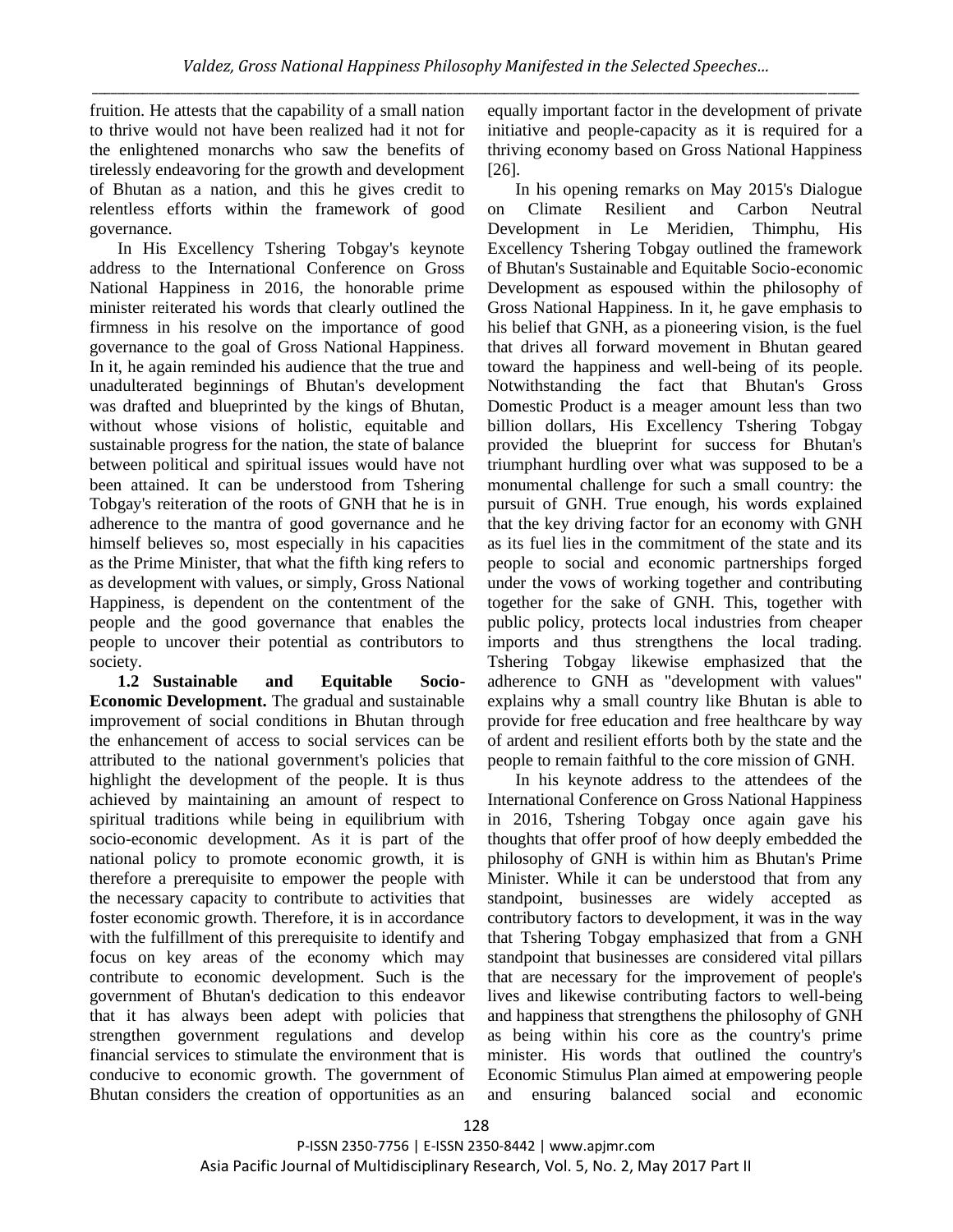development offer enough proof that he, in adherence to the philosophy of GNH, firmly believes that a worthy investment that considers the well-being and happiness of the smallest of businesses across the country can facilitate and sustain Bhutan's self-reliant economy within the GNH business culture.

**1.3 Cultural Preservation.** A small nation like Bhutan is not without its rich cultural heritage with which its national identity is inscribed and embodied by its people. Hence, it is understandable that for the Bhutanese, it is imperative to safeguard their cultural identity and heritage as it is crucial to their survival as a nation. For them, their cultural heritage is the lifeforce from which all virtues and the traditional values spring forth, as values like respect, tolerance, charity and compassion are fundamental for a nation to thrive amidst a developing planet. Likewise, the preservation of Bhutan's pristine cultural heritage serves both as a solid bond and a support system between individuals and the rest of society, acting as a formidable safety net for Bhutan's flourishing communities. More often than not, the by-product of profit and modernization comes at the expense of the ties that bind the basic unit of society- the family. Therefore, it is imperative for any leader to have the political will to preserve the quality of social relationships as therein lay the roots of happiness and well-being of every human being. Suffice it to say that tradition and social values are an indispensable and formidable foundation to the evolution and development of a society [27].

In his opening remark in Le Meridien, Thimphu, on May 2015, His Excellency Tshering Tobgay delivered a few words that manifested the link between the philosophy of GNH and cultural preservation. In it, he proudly spoke of Bhutan's national dress, the "gho" and provided his audience with important facts about his dress that clearly gave the message of his deep sense of national pride without the air of boastfulness. This aura of happiness and well-being which was embodied by the Prime Minister at the time of his opening speech signified the sense of cultural resilience that is shared by every citizen of Bhutan. To him, as well as to every citizen of Bhutan, the preservation of Bhutanese culture contributes to the endeavor of Gross National Happiness. Thus, it can be understood why for the people Bhutan, cultural expression is considered sacred and this fact is evident in the strict rules that require the donning of the traditional garment during work hours and the adherence of buildings to national

architecture standards as well as the mandatory mindfulness trainings in Bhutanese schools [28].

His Excellency Tshering Tobgay further affirmed the GNH philosophy in his keynote address on the International Conference on Gross National Happiness in 2016 with a serious observation that offered an analysis on the many countries which have had their cultural identity lost in the rush for modernization of times. With a firm resolve anchored on the Gross National Happiness perspective, His Excellency manifested a strong political will required for a leader of a thriving nation like Bhutan, as his words resounded a mindful awareness of the factors that weaken a society, hence his political mandate to preserve Bhutan's tradition, heritage, and cultural identity.

**1.4 Environmental Conservation.** In the advent of modernization and sustainable development, the need for environmental protection is in the interest of every mindful being. For a country like Bhutan, the need for leaders who are guided by the ethics of environmental conservation has long since been addressed even before global environmental issues were brought to the international arena. Fueled by a traditional reverence for the environment, the country's first national park was established in 1996, and as of today over 26 percent of the total land area of Bhutan is under protection in a move to nurture and protect the environment's biodiversity. The country's remnant forest area covers 72 percent of the country and more than 60 percent are in under government protection, whose main development philosophy is to prevent its exploitation [29]. It is understandable for Bhutan to have developed a strict philosophy that protects its forests as they are considered national assets in the fields of tourism and energy. This philosophy explains the extent of coverage of policies in Bhutan aimed at controlling pollution and the promotion of proper waste management as these are considered to have lasting effects in the quality of lives in the future [30].

When His Excellency Tshering Tobgay addressed the 2015 attendees as Le Meridien, Thimphu, he once again gave astounding figures that reflected the nation of Bhutan's commitment to environmental conservation under his leadership. His message in the 2015 dialogues exemplified a sense of pride that is backed up by an unwavering commitment and was bereft of false bravado often seen in so-called leaders with a dense political will. His Excellency was magnanimous in declaring the accomplishments of his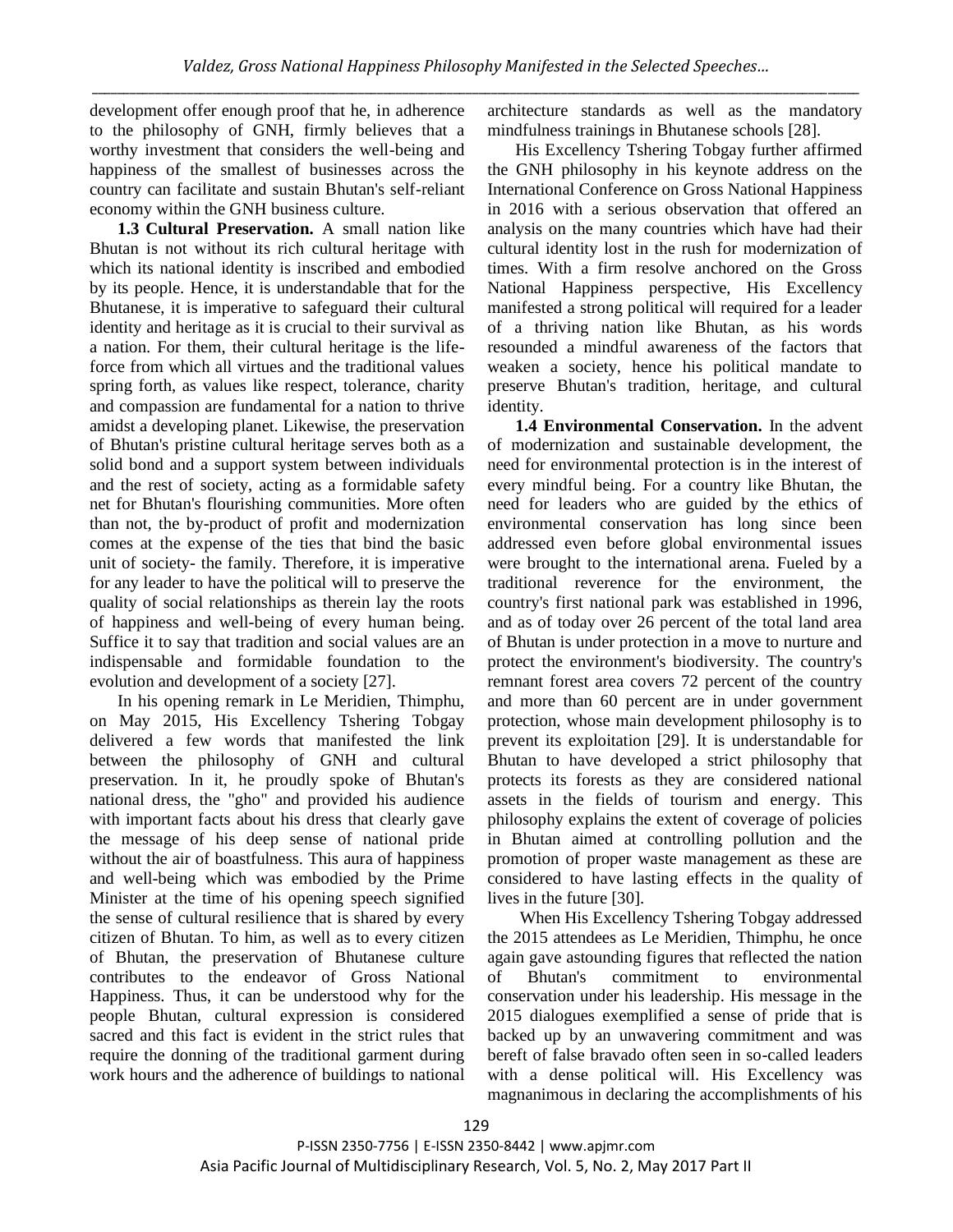nation in terms of being the only one in over 200-plus countries to be carbon neutral. His attempt to be more honest and accurate in disclosing that Bhutan in actuality was carbon negative was not out of boastful pride, as he never made the slightest connection of the country's environmental triumphs to his steadfast leadership. Prime Minister Tshering Tobgay had a way of disclosing facts in the most casual of manner that is not common for a national leader. While it is true that under his leadership, Bhutan is carbon negative by being a net carbon sink for four million tons of carbon dioxide each year, thanks to its pristine forests, or Bhutan's fast-flowing rivers generate renewable and exportable energy which offsets staggering amount of carbon dioxide generated by a first world country's city for one year, or simply put, the figures point to the straight forward fact that Bhutan is a worthy example of a nation with a philosophy that works when it comes to environmental conservation. While all of these statements fall under the undeniable facts, His Excellency's words reverberated with the tone of certainty in his commitment to lead a nation that is firmly bound to the philosophy that is GNH, regardless of how monumental the issue of climate change may sound. It can be gleaned from Tshering Tobgay's statements that send a serious message to people who are concerned about the environment that, the firm resolve to lead a small nation such as Bhutan stems from a philosophy aimed at the pursuit of every individual's happiness and well-being.

As in his keynote address in 2016, the same can be said for the Prime Minister's philosophy which can be gleaned in between the lines that exemplify his breadth of knowledge when it comes to the everimportant issue of preserving and safeguarding the environment. It can be understood that if one were to take away every statement that spoke of the detailed steps Bhutan took in the direction of environmental conservation, or the oneness of Bhutan with the environment friendly nations in their adoption of electric cars, or the programs in Bhutan's agricultural practices that promote a green economy, the fact remains that Bhutan is a small but thriving nation which is a prime example of a small state which is capable of hurdling monumental or even global environmental issues, and this can never be denied as being driven by the core mission of every individual's happiness and well-being, or Gross National Happiness.

# **2. The Rhetorical Devices Used by the Author in the Treatment of Works.**

**2.1 Humor.** This literary tool is utilized to elicit a joyful ambiance or even laughter, aimed at disrupting the build-up of boredom and anxiety, making the audience more relaxed and therefore, more responsive and receptive to the author or speaker. The use of humor entails a utilization of various techniques, tools, words, phrases or sentences to remind the audience of the lighter and funnier side of life. It is commonly found in theater, advertising, in television and movies and in literature, with the basic aim of making readers and audiences happy.

The efficacy of humor as a literary tool lies in its ability to please audiences as well as its ability to develop characters and contribute to a story's revolving plot. In literature, it is capable of arousing and sustaining the attention of the readers, establishes a connection with which readers are able to relate to a character and aids the reader to vividly visualize the situation within the story. In addition to generally improving the quality of work by the connection that is established to the audience, humor is capable of providing the element of surprise which greatly improves the literary piece stylistically [31].

His Excellency Tshering Tobgay was able to break the ice in his opening remarks on the Dialogue on Climate Resilient & Carbon Neutral Development on May of 2015 in Le Meridien, Thimphu with a few words that easily connected with his audience. Delivering an opening remark to a large crowd is not something out of the ordinary for a country's Prime Minister, and with the level of position the speaker carried with him upon rising to the podium, getting the attention of his audience can be understood as having the level of difficulty of next to none. It is not so much as the air of authority surrounding His Excellency Tshering Tobgay that easily established the connection with his audience, but his otherwise cheerful disposition that perhaps easily allowed the audience to relate to the Bhutanese leader. He was straightforward in introducing the national dress, and was able to provide the audience with first-hand information about the culture of Bhutan with so much ease, but what stood out was perhaps his cheerful disposition which afforded him the eloquence to utilize the humor behind his few words that made the audience connect with this happy Bhutan. He utilized humor in humility without deprecating his nation when he gave the facts that the GDP of Bhutan is just a little less than a couple of billion dollars, but he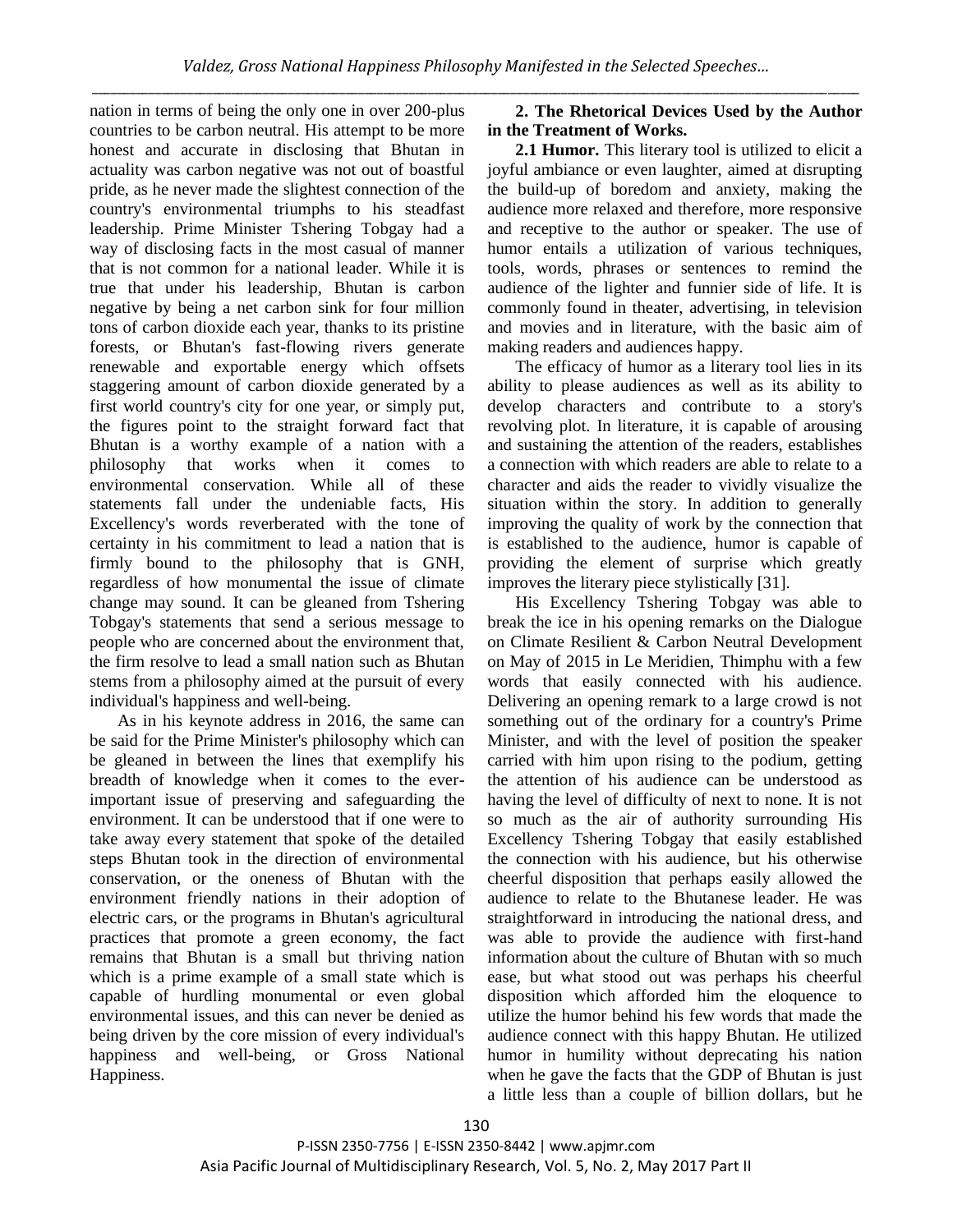utilized the humor in the simple fact if only to illustrate the best points of the philosophy that is Gross National Happiness.

It can be understood from His Excellency Tshering Tobgay's approach that while one may be able to rely on the air of authority one possesses, it certainly makes a difference if one does not take for granted the opportunity to open up and establish a more intimate connection with one's audience in order for one's message to be received warmly and for one's words to make a lasting impression.

**2.2 Ethos.** It is a means of establishing the credibility of the speaker to persuade his audience. In rhetoric, the acceptance of the message of persuasion by a speaker is dependent upon his ethical appeal, that, when established, paves the way for the audience to readily accept the said message of the speaker [32].

His Excellency Tshering Tobgay did not need to mince words to establish ethos in his discourse in Le Meridien, Thimphu, as he presented the audience with the amount of knowledge he had on his topic with much ease and eloquence. In his address, he hinged both on his personal authority and the mandate his office held to effectively establish his ethical appeal to his audience. His Excellency was fully knowledgeable in all aspects concerning the necessary steps for Bhutan to fully finance their environmental conservation efforts, and delivered his message with full certainty and in full trust of his office's and his nation's capability to hurdle the monumental task of conserving nature. He embodied the similar fortitude hinged on ethos when he delivered his keynote address on International Conference on GNH in 2016. Here, the Prime Minister manifested the breadth of knowledge in the driving philosophy of Gross National Happiness by outlining the challenges facing Bhutan as they trudge forward and with him at the helm. His detailed explanation on the simplest of steps were not indicative of the ease by which Bhutan can and will hurdle future obstacles, rather, his words utilized the credibility afforded by ethos and mandated by the position he held, which generally delivered his point across to his audience.

**2.3 Logos.** It is a literary device in the form of a statement or argument which utilizes reason or logic to persuade the audience. The effectiveness of logos relies on the use of inductive and deductive methods of reasoning. For example, the generalization involved in deductive reasoning should be based on solid evidence before it can effectively be deemed applicable to a specific case in order to convince the

audience towards accepting the said generalization [33].

His Excellency Tshering Tobgay manifested adept skill in convincing his audience at the Dialogue on Climate Resilient and Carbon Neutral Development in May 2015 in Thimphu, where his utilization of logic afforded him the necessary leverage to effectively lobby Bhutan's carbon neutral strategy. He began by outlining the simple ways Bhutan is able to keep up with the thrust of being carbon neutral, and described the logic behind the government's provision of free electricity to rural townsfolk, which, in turn serves the purpose of minimizing carbon emissions through the avoidance of using firewood as fuel. Similarly, his detailed description as to how investing in sustainable transport through electric vehicles and subsidizing the cost of LED as bright sources gave justification to the government's Clean Bhutan Program, and followed his statement with additional inputs on another national program aimed at ensuring that Bhutan's national parks, wildlife sanctuaries and natural reserves are preserved and maintained.

**2.4 Pathos.** It is a literary device which utilizes a recollection of life experience or a work of art often expressed through words, pictures or at times, bodily gestures. Aimed at stirring up emotions of sympathy, pity and even sorrow, pathos is a method of persuasion in which an argument is drawn out through the audience's emotional response [34].

In Le Meridien, Thimphu on May of 2015, His Excellency made effective use of pathos when he raised the issue of climate change. He achieved this by firstly reminding his audience of Bhutan's experience when its voice on climate change went unheard a few years back, being the tiny nation that it is, and went on to highlight the resilience of his nation in its willingness and commitment to be heard, and likewise heralded other governments who joined in his nation's commitment a few years later. His Excellency was able to utilize pathos with the simplest of words which reflected a sincere and honest commitment to the message he wishes to send to his audience, and this he was able to do by making mention of the young, innocent and helpless children who, long before they become the inheritors of the ultimate responsibility of being the planet's caretakers, need to share in the leaders of today's vision of tomorrow. His Excellency's mention of the words "carry this dream" can be deemed a worthy example of the use of pathos in sending his message across.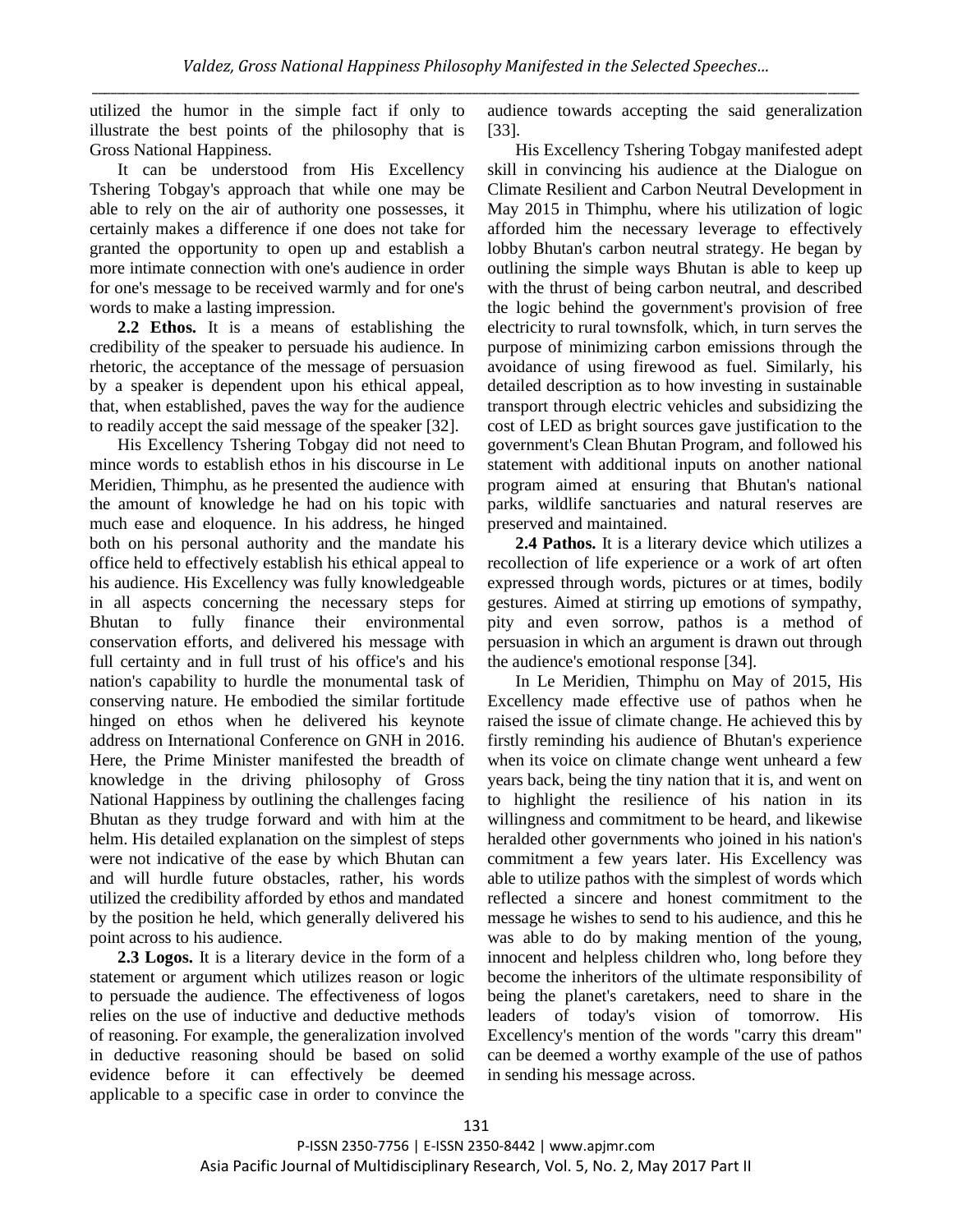Thereafter, His Excellency then disclosed his request to the organizers to turn the heat in the venue up by two degrees, to emphatically drive his point across by giving his audience first-hand experience of the effects of global warming, and this again offers proof of his tactful and creative utilization of pathos.

**3. The Insights Gleaned in the Selections that Foster the Values Essential to Nation's Well-being and Appreciation of Literature.**

**The Insights Gleaned in the Selections that Foster the Values Essential to Nation's Well-being.** Throughout the history of modern civilization, the greatest thinkers of mankind, most especially the economists, have long agreed that the attainment and enjoyment of material development are essential to happiness. To a country like Bhutan, whose people adhere to a different philosophy, the concept of achieving material gain does not necessarily relate to the pursuit of happiness. As such, the country, while not disregarding the otherwise prevalent concept of Gross Domestic Product or Gross National Product, advocates measuring their nation's progress through Gross National Happiness. Upon admission to the United Nations in 1971, His Majesty the third Druk Gyalpo Jigme Dorji Wangchuk gave emphasis on making his people prosperous and happy as the prime goal of his nation's development. While the key words resounded by His Majesty in his address in 1971 rightfully included prosperity along with happiness, the latter was deemed to be of higher significance that the fourth Druk Gyalpo Jigme Singye himself once explained an important analogy about the rich not always being happy, while the happy essentially consider themselves rich, thus emphasizing that Gross National Happiness should be considered more important than Gross Domestic Product.

While it is true that conventional development models emphasize economic development as the ultimate objective, Gross National Happiness hinges on the premise that society can be deemed on the right path to development only if both material or physical and spiritual growths are in congruence to augment and strengthen each other.

Such is the advocacy for Bhutan's concept of Gross National Happiness that recently, the United Nations has come up with a resolution which clearly stated that it recognizes the inadequacy of GDP or GNP to reflect the happiness and well-being of people. The same resolution likewise clearly indicated the pursuit of happiness as a fundamental human goal as a testament to the international cognition afforded to Bhutan's GNH philosophy.

As such, it can be gleaned from the selections that a nation's well-being can be secured by advocating the important facets which constitute the philosophy of Gross National Happiness, as it was clearly outlined in the selections. The said values which prove essential to a nation's well-being are embedded within the philosophy of Gross National Happiness as key values that embody national and local virtues, aesthetics and spiritual traditions are likewise considered the pillars of Gross National Happiness, and are as follows: equitable socio-economic development, preservation of cultural and spiritual heritage, environmental conservation and transparent and consistent good governance.

To better understand the pillars that constitute Gross National Happiness, it is important to consider its capability of achieving breadth in reach and applicability to other countries, and this can be done by uncovering the moral and cultural values which lie in the core of this philosophy. Not to be disregarded is the simplicity by which the philosophy of GNH enables the pursuit of development along with the pursuit of happiness, which lies well within its rational and personal approach. GNH basically works because it caters to the holistic requirements of a human being, which justifies the need for enhancing the physical and mental well-being of a human along with and not mainly limited to material development. GNH therefore requires that the pursuit of happiness should not be considered as a competitive unit to be pursued by an individual at the expense of others, rather, it should be pursued within the context of happiness in consideration with the greater good. Thus, GNH promotes a conscious inner search which requires the capacity to formulate a harmonious and beneficial management and development of happiness in consideration of outer circumstances. Finally, GNH is well capable of catering to the common need of both state and nation to work towards the creation of sustainable and proactive policies while in consideration of its philosophy which transcends ideological and contentious values, thereby resulting in less arbitrary but self-developing economic tools which can be working examples for other nations.

**The Insights Gleaned in the Selections that Foster the Values Essential to One's Appreciation of Literature.** His Excellency Tshering Tobgay can be considered as a worthy gleaming example of values which may prove essential to the appreciation of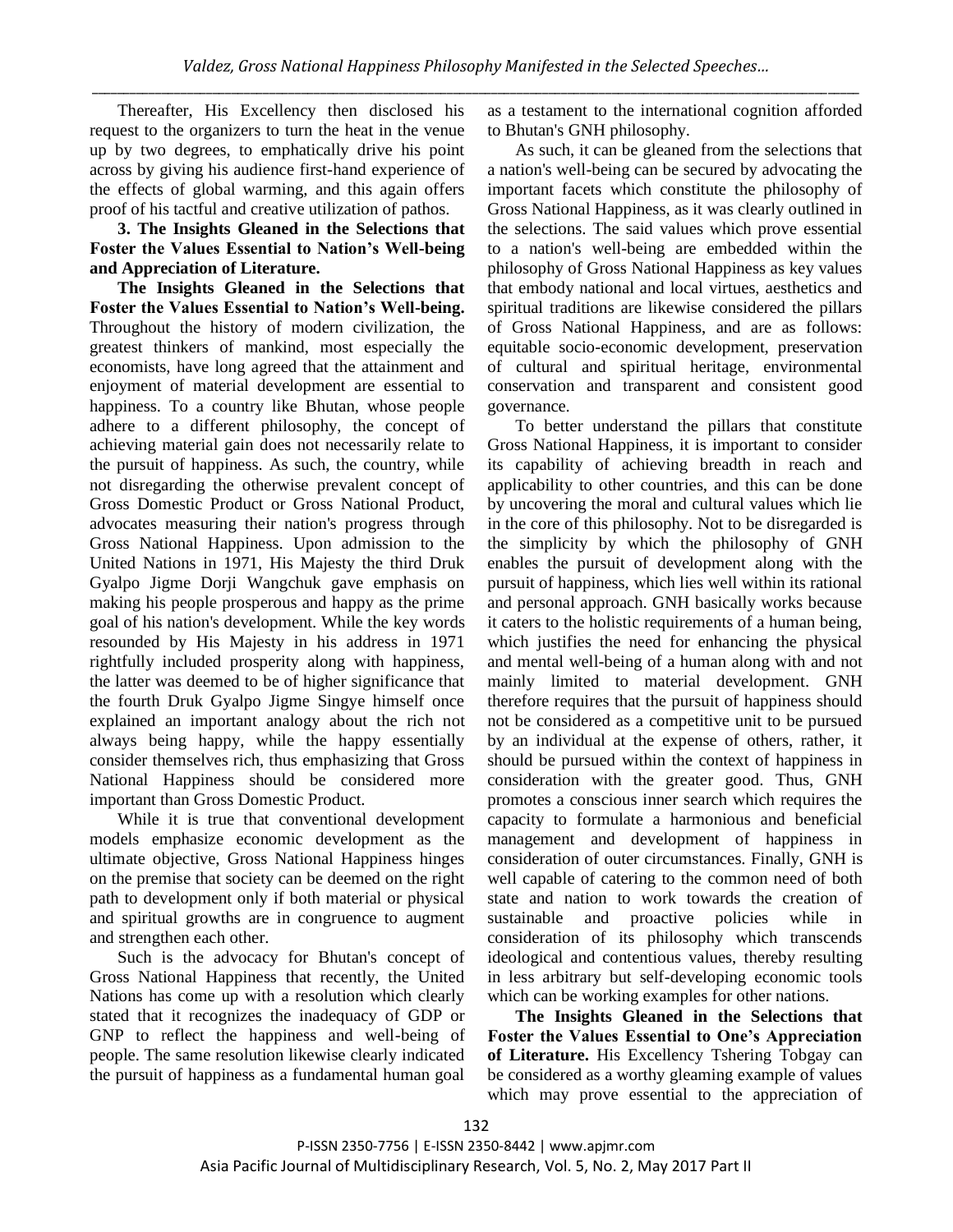# literature. As manifested in the selections in this paper, it can clearly be outlined how one public official can be a source of inspiration for those yearning for it, and this he effectively offered proof by his efficient use of literary and rhetorical devices to send his message across.

His Excellency Tshering Tobgay did not necessarily need to bank on the gravity of his incumbent position to build on his use of ethos, as his ethical appeal seemed arbitrary, if not forced. But it can be gleaned from the selection that Tshering Tobgay relied on the sincerity and commitment by which he assumed and embodied his role as Bhutan's Prime Minister. The same can be said for his utilization of logos, as the logic behind his argument or whatever message he wished to convey was backed up by his intense knowledge on the topic he wished to discuss, which can be understood as something he would have not achieved had he not possessed the determination and the political will to serve his nation and likewise make his nation a worthy example for others in addressing global issues. His Excellency's utilization of pathos, likewise, can be gleaned as an efficient by-product of the previously-highlighted dedication. It can be understood that in his position as a knowledgeable and rightful leader of a thriving nation, it was never a tough task to evoke the emotion of his audience especially when he essentially showed sincerity in sharing his dream and his nation's dream with the rest of the world. Finally, his usage of humor can be gleaned as virtually radiating from the cheerful disposition that is innate within him as a person who is an embodiment of the effective and enduring philosophy that is Gross National Happiness. In the gravity of the situation facing Bhutan and the rest of the world in terms of climate change and global warming, the Prime Minister exuded a positive aura which the audience can lift an important insight: the key to man's happiness lies in his sense of identity, his sense of security, and his sense of purpose. The same values which were manifested in the selections can be applied to achieve an appreciation of literature, if and only if the simplicity of the philosophy of Gross National Happiness is holistically embraced. As His Excellency Tshering Tobgay himself provided a working template for others, literature essentially gained from the values he exemplified which can be gleaned as a celebration of the potential of literature to foster challenge and development in individuals, communities, nations and even the whole world.

### **CONCLUSION AND RECOMMENDATION**

Bhutan's Prime Minister His Excellency Tshering Tobgay exemplified the core philosophy of Gross National Happiness in true adherence and embodiment of the pillars which constitute the said philosophical concept, and these are in terms of good governance, socio-economic development, cultural preservation and environment sustainability. Likewise, His Excellency achieved the efficiency of connecting with his audience and effectively sending his message across by utilizing rhetorical devices such as humor, ethos, logos and pathos. This paper likewise uncovered and discussed important insights which foster values essential to a nation's well-being and to appreciation of literature as manifested in the selections from His Excellency Tshering Tobgay's discourses, which in themselves can be considered as ample proofs that a nation's well-being and the appreciation of literature can be secured by advocating the holistic approaches within the philosophy of Gross National Happiness.

The researcher therefore offers the following recommendations: that academic managers thereby consider the philosophical approach of His Excellency Tshering Tobgay as an important example of culture and letters in the highest order with the capability of inducing change, and therefore find merit in them which may aid in the formulation of congruent concepts which may be applicable to their respective academes; that working professionals may consider the work ethic and determination exemplified by Prime Minister Tshering Tobgay as a proven template of the necessary mindset of a leader which may in turn inspire them to conceptualize a practical application of the said philosophy in organizing workplace initiatives; that instructors and professors of literature may be able to celebrate the triumph of literature and benefit from an inspired and revitalized dedication to teaching literature, and that they may find applicable pedagogical concepts from within the philosophy of His Excellency which may be infused in their respective methodologies in teaching literature; that students may learn from the values within the pursuit of happiness and well-being and consider the adherence and advocacy of such values as important tools, if not as panacea, to tackling personal issues which may hinder the pursuit of personal development and in their imminent role as future contributors to society, and that they may learn from the positive and proactive disposition exemplified by Tshering Tobgay and through it, they themselves may find a fresh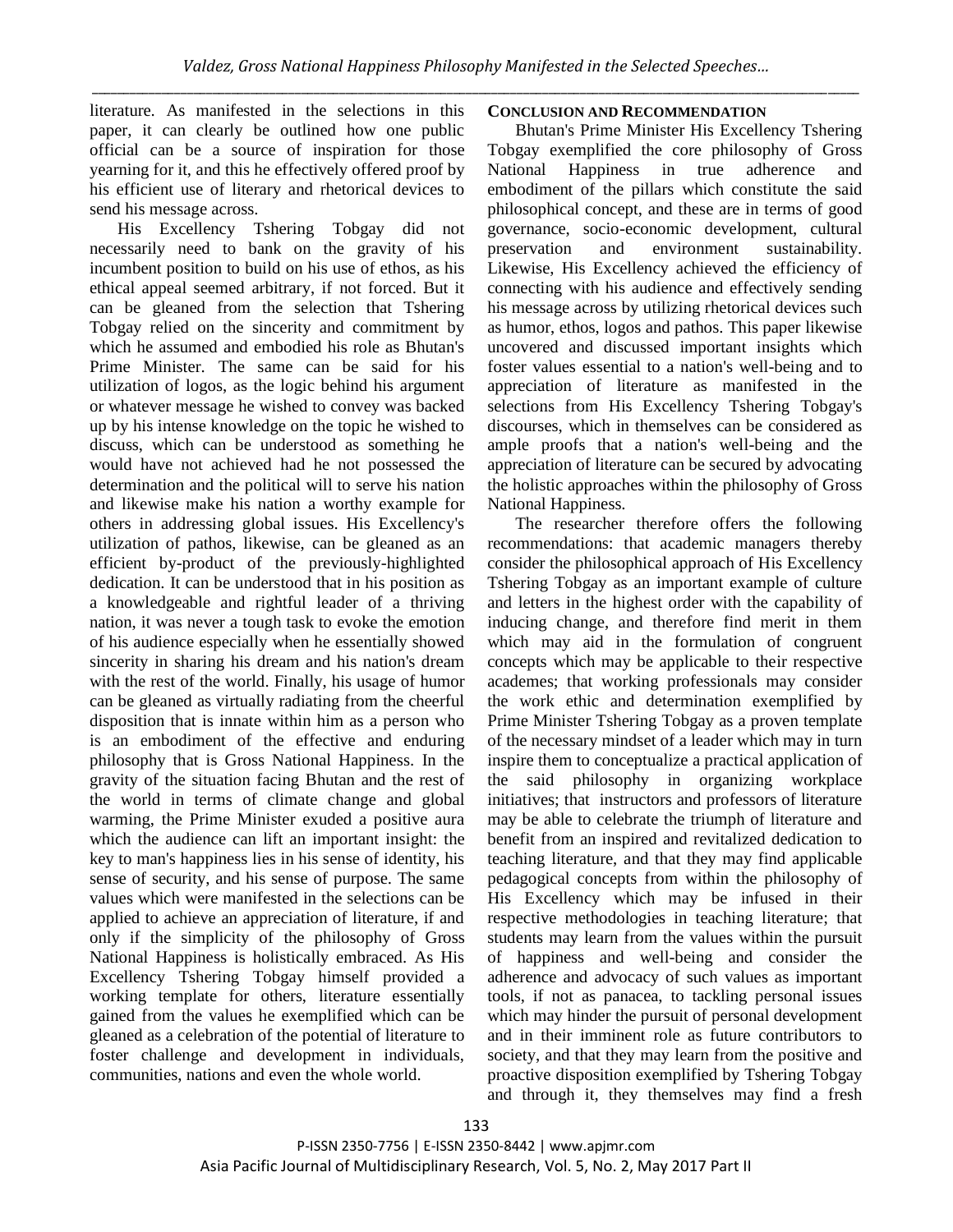appreciation for literature as an effective tool of communication; and finally, that this paper which is the researcher's modest contribution to the growing literature on Gross National Happiness may be considered as a worthy template or framework of reference for future researchers who may be inclined to pursue future research about the working philosophy that is Gross National Happiness, and that they may uncover more insights to further substantiate this study and even further the advocacy on the pursuit of man's happiness and well-being.

### **ACKNOWLEDGEMENT**

The researcher wishes to express her personal thanks and appreciation to those who helped make this humble work a reality. First and foremost, she wishes to thank God, for inspiring her during the writing process. To Dr. Tirso A. Ronquillo, the Batangas State University President and the other University officials most especially to Dr. Erma B. Quinay, the Vice President for Research, Development and Extension and Prof. Enrico M. Dalangin, the BatStateU ARASOF Nasugbu Executive Director, for the motivation that helps hasten the completion of this study. To Mr. Thaakor Pathak, for his wisdom that drew up essential and relevant dimensions in this research. To the pool of writers whose works were included in this study for posterity, for their emboldened wisdom in every page of this research. To all of you, the researcher owes her deep gratitude.

#### **REFERENCES**

- [1] The Stanford Encyclopedia of Philosophy Website (2015) *Bentham, Jeremy*; url: [http://plato.stanford.edu/entries/bentham/#PaiPle;](http://plato.stanford.edu/entries/bentham/#PaiPle) date retrieved: 04/17/2016.
- [2] Oishi, S. (2010) *Culture and Well-Being: Conceptual and Methodological Issues* in E. Diener, D. Kahneman & J. Halliwell, eds. "International Differences in Well-Being". Oxford University Press.
- [3] Hawke, D.F. (1964). *A Transaction of Free Men: The Birth and Course of the Declaration of Independence*. London: Scribner.
- [4] Bentham, (1789). *An Introduction to the Principles and Morals of Legislation etc*. London: T. Payne & Son.
- [5] Easton, M. (2006). *Britain's Happiness in Decline.* Downloaded from www.news.bbc.co.uk/1/hi/programmes/happiness\_for mula on 21/07/06.
- [6] BBC (2006). *Make People Happier Says Cameron.* Downloaded from [http://news.bbc.co.uk/1/hi/uk\\_politics on 21/07/06;](http://news.bbc.co.uk/1/hi/uk_politics%20on%2021/07/06) date retrieved: 04/17/2016.
- [7] Ryback, Timothy W. (2012) The U.N. Happiness Project*. The New York Times. March 28, 2012.*
- [8] Stiglitz, Joseph E., Amartya Sen and Jean-Paul Fitoussi (2008). *Report by the Commission on the Measurement of Economic Performance and Social Progress*; url: https://goo.gl/d2gmUr; date retrieved: 04/17/2016.
- [9] Stiglitz, Joseph E., Amartya Sen and Jean-Paul Fitoussi (2009). *Report by the Commission on the Measurement of Economic Performance and Social Progress Revisited*; url: http://www.ofce.sciencespo.fr/pdf/dtravail/WP2009-33.pdf; date retrieved: 04/17/2016.
- [10] UN.org Website (2012). *Happiness: Towards a Holistic Approach to Development.* 6 November 2012; url: https://goo.gl/Kde523; date retrieved: 04/17/2016.
- [11] Gnhcentrebhutan.org Website (2016). *The Story of GNH*; url: http://www.gnhcentrebhutan.org/what-isgnh/the-story-of-gnh/; date retrieved: 04/17/2016.
- [12] Policyinnovations.org. Website (2015). *"Policy Innovations - Redefining Progress".*  policyinnovations.org.; date retrieved: 07/18/2015.
- [13] [Thefamouspeople.com Website](http://www.thefamouspeople.com/profiles/tshering-tobgay-7077.php) (2016) *Tshering Tobgay Biography*; url: [http://www.thefamouspeople.com/profiles/tshering](http://www.thefamouspeople.com/profiles/tshering-tobgay-7077.php)[tobgay-7077.php](http://www.thefamouspeople.com/profiles/tshering-tobgay-7077.php)
- [14] Cabinet.gov.bt/?page\_id=16 (2016). *Prime Minister*; url[: http://www.cabinet.gov.bt/?page\\_id=16;](http://www.cabinet.gov.bt/?page_id=16) date retrieved: 04/17/2016.
- [15] Lye, John (2008) *The Language Theses;* url: https://goo.gl/NBn4W1; date retrieved: 10/15/2015.
- [16] British Political Speech Website (2015) *Why Rhetoric?;* url: http://www.britishpoliticalspeech.org/why-rhetoric.htm date retrieved: 10/15/2015.
- [17] Farrell, James T. (2002) *Literature and Ideology*. Published: The New International, May, 1942; Transcribed: Sally Ryan for marxists.org, September,2002.; url: https://goo.gl/WxPkzM; date retrieved: 10/13/2015.
- [18] Sparknotes.com Website (2011) *Rhetorical Devices and Literary Techniques;* url: https://goo.gl/sF8UsF; date retrieved: 10/13/2015
- [19] Suter, W. Newton (2012). *Introduction to Educational Research*. University of Arkansas at Little Rock Sage Publications, Inc.
- [20] Ary, D., Jacobs, L. C. Razavieh, A., Sorensen, C. K. (2006) *Introduction to Research in Education*. Wadworth: Belmont, California, USA.
- [21] Patton, M. Q. (2002) *Qualitative Research and Evaluation Methods.* Thousand Oaks, California, USA: Sage.
- [22] McMillan, S. J. (2000). *The Microscope and the Moving Target: The Challenge of Applying Content Analysis to the World Wide Web*. Journalism and Mass Communication Quarterly, 77(1), 80-98.

P-ISSN 2350-7756 | E-ISSN 2350-8442 | www.apjmr.com Asia Pacific Journal of Multidisciplinary Research, Vol. 5, No. 2, May 2017 Part II